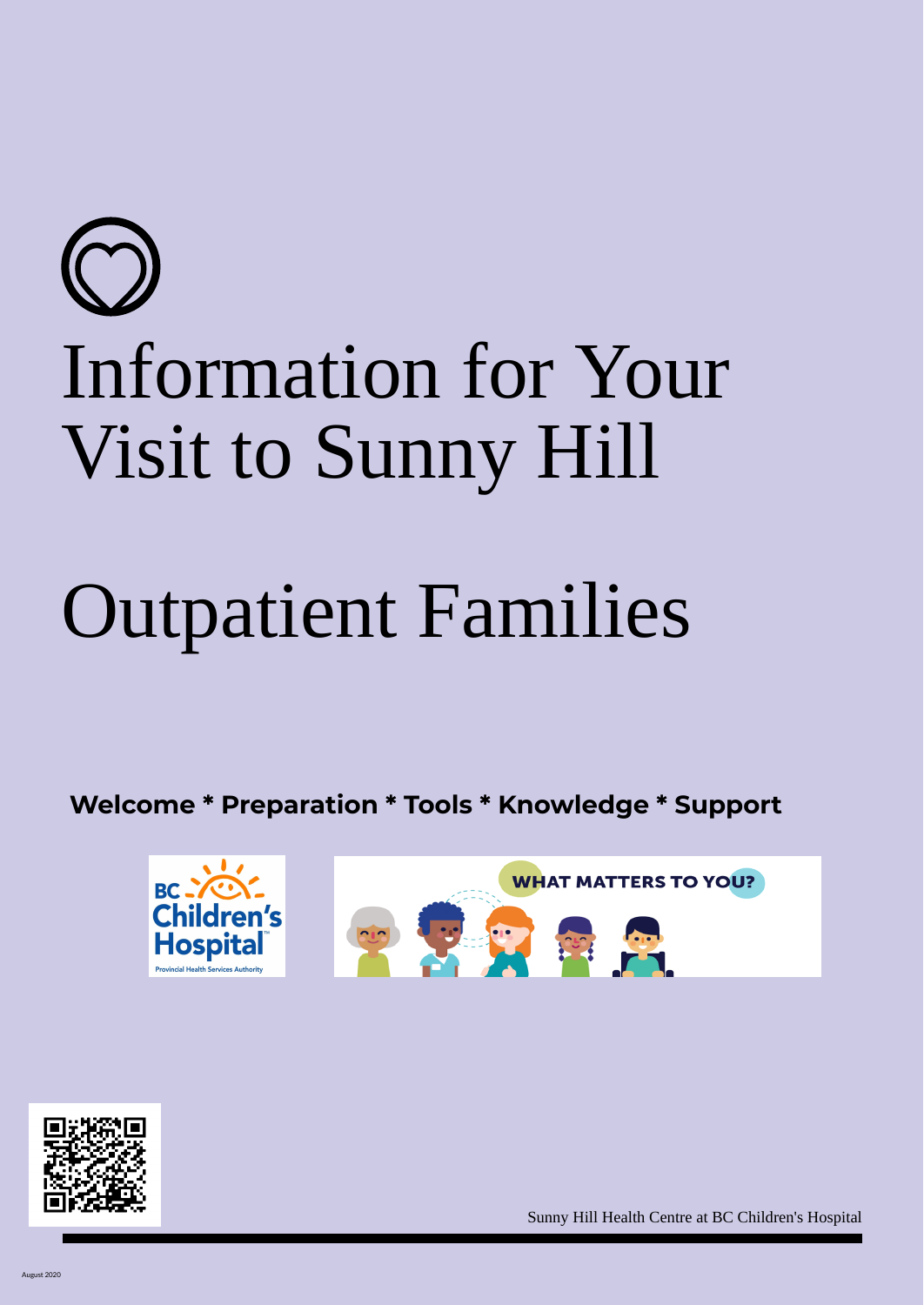# Table of Contents

| 01    | About Sunny Hill Health Centre at BC Children's Hospital<br>• Programs and services offered |
|-------|---------------------------------------------------------------------------------------------|
| 03    | <b>Your Visit</b><br>• Before you come<br>• What to bring<br>• Staff you may see            |
| 04    | Talking With Your Care Team & Patient Safety/Feedback                                       |
| 05    | <b>Frequently Asked Questions (FAQs)</b>                                                    |
| 06,07 | <b>Worksheet: Planning for Your Appointment</b>                                             |
|       |                                                                                             |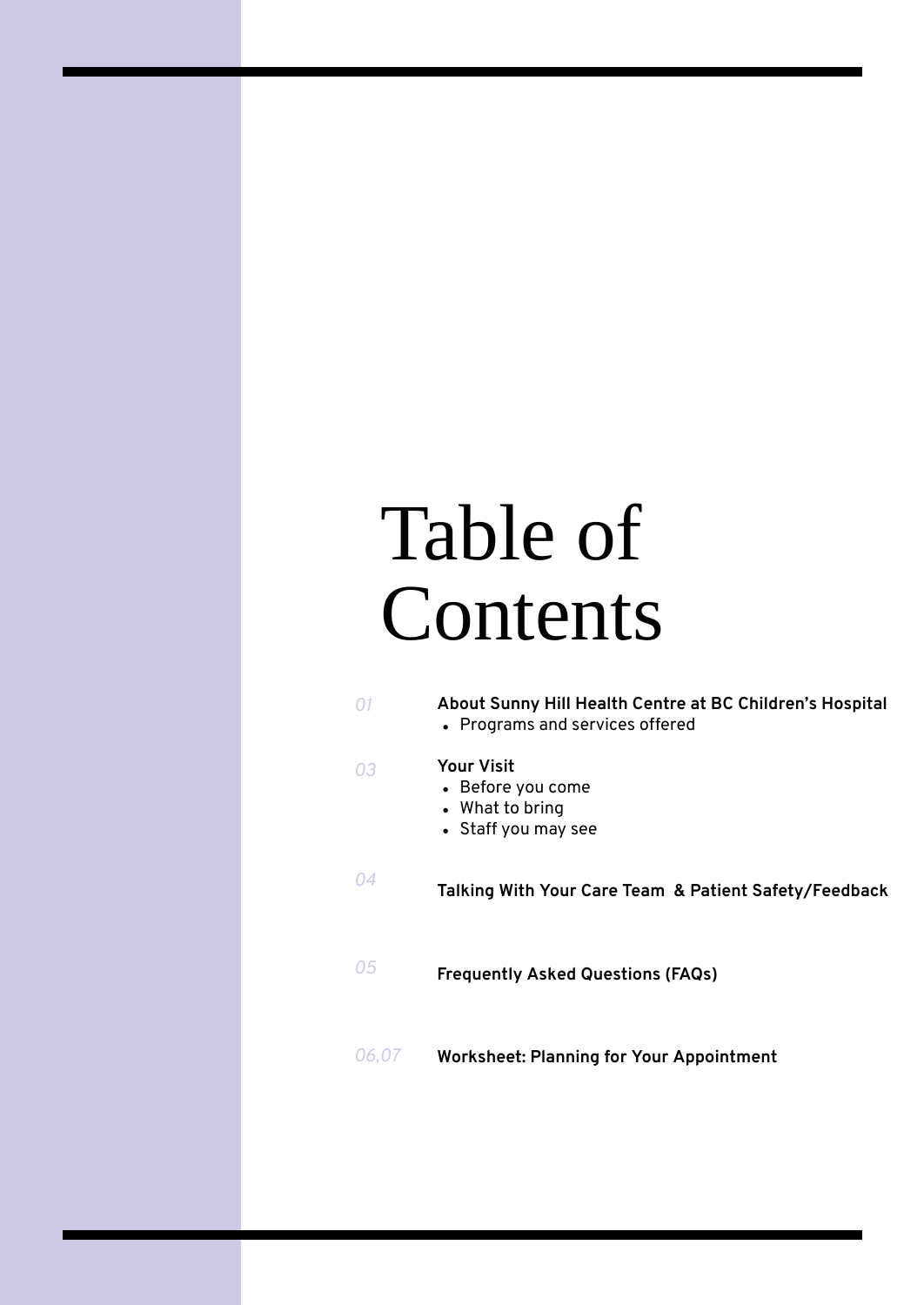# About Sunny Hill Health Centre

Welcome to Sunny Hill Health Centre at BC Children's Hospital.

We are now located at 4500 Oak Street at Entrance #5. Outpatient Services are on the first floor and Acute Rehabilitation is on the third floor.

Sunny Hill delivers specialized development and rehabilitation services for children, youth and their families who live in B.C. We provide a full range of services in Vancouver and province-wide through outreach programs as well as virtual health.

#### **The Children**

Children who come to Sunny Hill range in age from birth to 19 years and often have complex medical, physical and developmental needs. Some of the children have conditions affecting physical, motor or sensory development or have acquired brain injury, prenatal exposure to alcohol or other drugs, cerebral palsy, or autism. The unique nature and complexity of their needs may make it difficult to find all the support they need at home or in their community.

Many children come to Sunny Hill for outpatient assessment and services. Many more in British Columbia are helped through our ongoing Outreach Program. We also use virtual health to connect our health professionals with children and families in remote communities. A few join us for inpatient stays here at Sunny Hill. With each child we focus on promoting his or her healthy development. Services at Sunny Hill require a doctor's referral.

#### **Our Families**

Just as children are unique, so are their families. We take each family's needs into account when helping their children. Together, we find family-centered solutions to enable each child to succeed.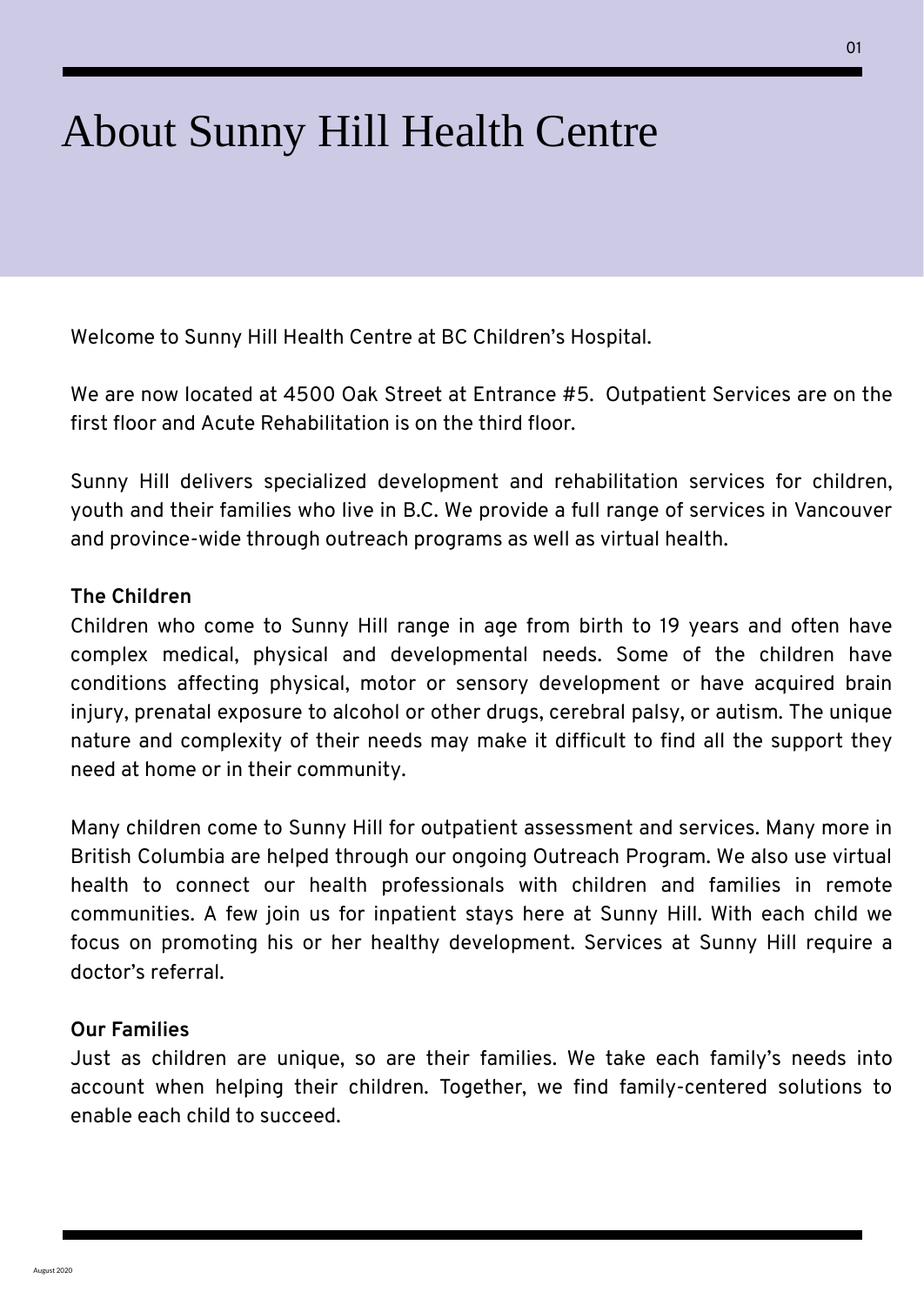# About Sunny Hill Health Centre

#### Program/Services and Contacts

|                                                                                                                                                                                                   | HELLO                                      |                                                      |
|---------------------------------------------------------------------------------------------------------------------------------------------------------------------------------------------------|--------------------------------------------|------------------------------------------------------|
| <b>Acute Rehabilitation</b><br>(Inpatient/outpatient/respite)                                                                                                                                     | <b>Leeann Taylor</b>                       | leeann.taylor@cw.bc.ca                               |
| <b>BC Autism Assessment</b><br>Network (BCAAN)                                                                                                                                                    | <b>Tracy Conley</b>                        | tracy.conley@cw.bc.ca                                |
| <b>Complex Developmental<br/>Behavioural Conditions (CDBC)</b>                                                                                                                                    | <b>Priya Chetty</b>                        | priya.chetty@cw.bc.ca                                |
| Neuromotor<br>Assistive Technology<br>Development Coordination<br>Disorder<br><b>Feeding and Nutrition</b><br><b>Hearing Loss</b><br>Visual Impairment<br>Positioning Mobility<br>Tone Management | <b>Kim Tully</b>                           | kim.tully@cw.bc.ca                                   |
| <b>Motion Lab</b>                                                                                                                                                                                 | <b>Alex Black</b>                          | ablack@cw.bc.ca                                      |
| <b>Nursing Support Services</b>                                                                                                                                                                   | Tamara Crozier<br><b>Caroline Chilvers</b> | Tamara.crozier@cw.bc.ca<br>Caroline.chilvers@phsa.ca |
| Development & Rehabilitation<br>Evidence Centre                                                                                                                                                   | <b>Kimberly Miller</b>                     | kimberly.miller@cw.bc.ca                             |
| <b>Therapeutic Recreation</b>                                                                                                                                                                     | <b>Kellie Duckworth</b>                    | kduckworth@cw.bc.ca                                  |
| Quality, Safety and Accreditation                                                                                                                                                                 | <b>Cathy Masuda</b>                        | cmasuda@cw.bc.ca                                     |
| <b>Family Engagement</b>                                                                                                                                                                          | <b>Leslie Louie</b>                        | leslie.louie@cw.bc.ca                                |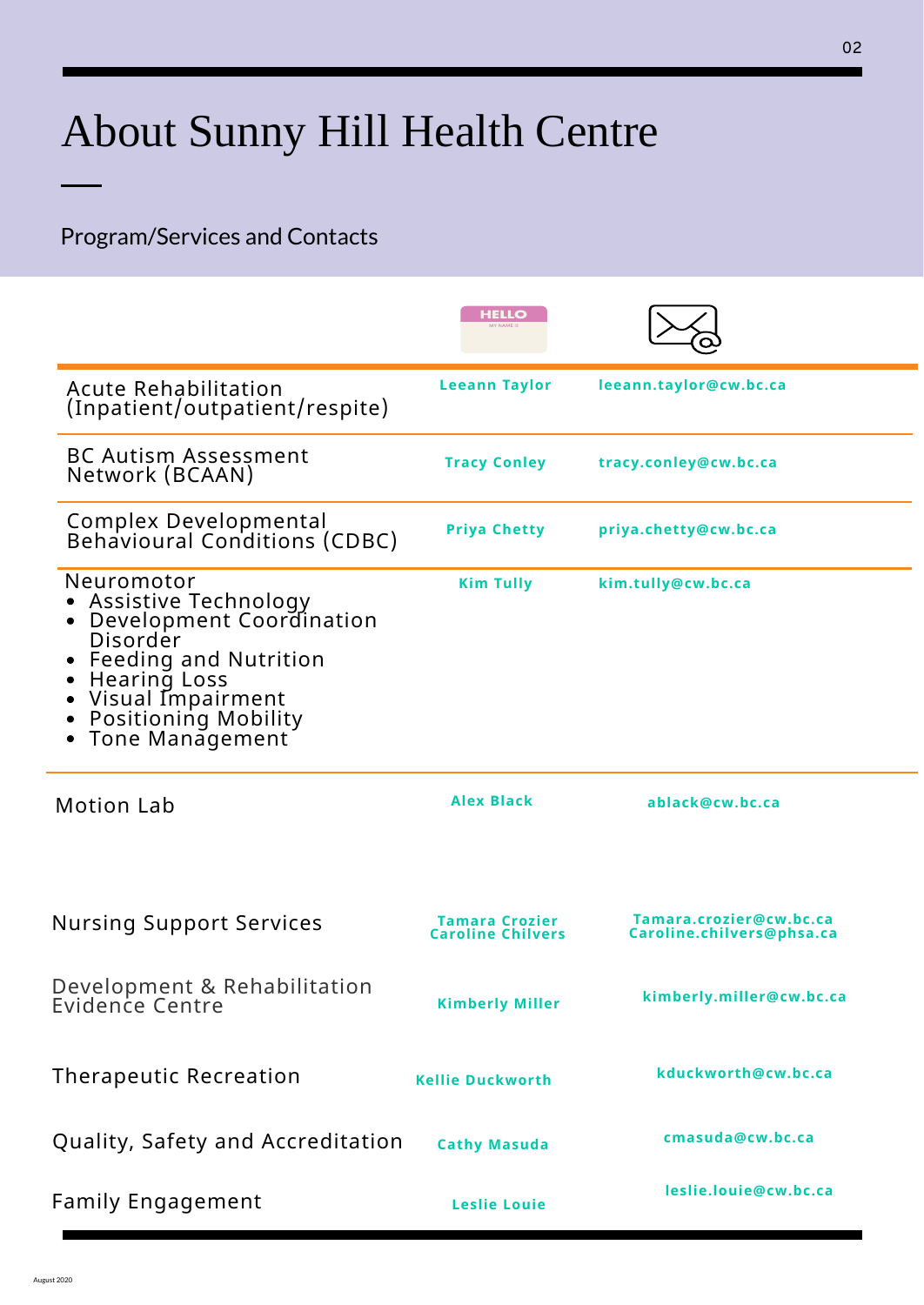

### Your Visit

We are looking forward to seeing you. This information has been prepared to help you and your child with your u p c o min g visit.

#### **B e f o r e y o u c o m e**

- Prepare your child and provide honest information about his/her visit to Sunn y Hill
- Encourage your child to ask his/her own questions while he/she is here
- Think about questions you might have and w rit e them down (see attached worksheet)
- Let us know if you need an interpreter if you speak a language other than English or require ASL support. This service, while provided free of charge, requires advance notice

#### What to bring to your visit

- Your appointment letter
- Your child's Provincial Health Number Card (PHN card AKA CareCard)
- A list of your child's medications
- Copies of recent reports, documents, letters from your child's school, therapist, doctors, any service provider, as required or as requested
- Eye glasses, hearing aids and other equipment, your child uses and as requested for appointment
- Snacks and water for your child
- Books and/or games to keep your child busy, as needed depending on length or your appointment
- Another adult to support you and/or help with childcare if you are bringing other children

#### On the day of your visit, what to expect

- Please arrive ahead of your scheduled appointment <u>and</u> register at our front desk (entrance #5)
- Dress your child in comfortable clothes and running shoes
- Depending on the type of appointment you and your child may be here for 90 mins up to 6 hours (please see confirmation letter for your approximate length of stay)
- At your first appointment, a full history will be discussed with your care team
- As part of your assessment, your child may also receive: a physical exam, be tested for speech, fine/gross motor functions etc.
- We are a teaching hospital, so we may ask you if you are okay if healthcare students are involved with your appointment
- We encourage you to ask questions or bring up your concerns as well as ask for clarity (no question is too simple or wrong).

#### Staff and clinicians you may see during your **a p p o i n t m e n t**

- Developmental Pediatrician (Medical Doctor)
- N u r s e , N u r s e Clinicia n
- Physiotherapist (PT)
- Occupational Therapist (OT)
- Speech and Language Pathologist (SLP)
- Die titia n
- Social Worker (SW)
- Recreation Therapist (RT)
- C a s e M a n a g e r
- Psychologist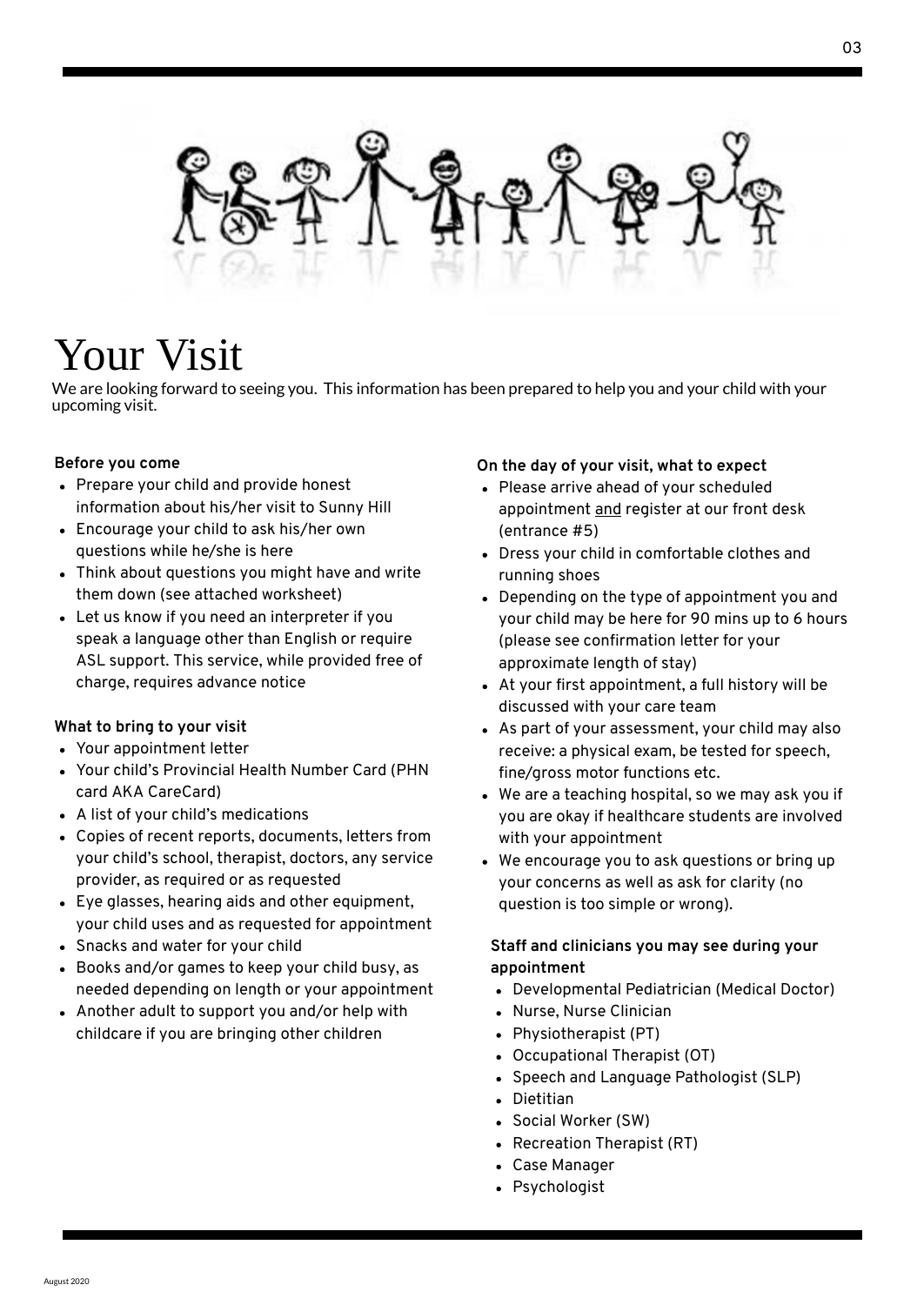#### **WHAT MATTERS TO YOU?**



# Talking with your care team

#### **Talking with your care team**

We take each family's needs into account when helping your child/ren. Together, we find familycentred solutions to enable each child to succeed.

Family-Centred Care is grounded in mutually beneficial partnerships among clinicians, staff, individuals and their families, as equal members of a care team.

Remember, you don't have to wait to be asked! Take the initiative to tell your care team what matters to you!

Here are some examples to start your conversations or dialogue with your care team:

- How can we work together to include my goals and wishes for my child?
- How can my family be involved in my child's care?
- What are my options for my child's treatment?
- Can I check that I've understood what you've said? What you are saying is…
- What happens next?

A family planning and worksheet is attached and available on site for your use.

#### **Patient safety and feedback**

Sunny Hill is committed to providing respectful care that promotes safety and trust, that provides choices for patients and families and that builds upon strengths and skills.

We always welcome your suggestions and feedback regarding your visit. Comment cards and boxes are available on site or you can submit feedback electronically.

Should you have patient safety questions and concerns about your appointment, we encourage you to speak with the care team (for example: doctor, social worker, nurse, therapist) right away, as it is best to talk about your concerns at the time and place they happen.

Additionally, you can also ask to speak to the Program Manager.

You may also contact the BC Patient and Quality Care Office at any time about how your concerns were handled. 1-888-875-3256 or pcqo@phsa.ca

#### Feedback for Improvements

If you have any ideas on how we can do things better and would like to give input on improvements to our programs/services or participate in our family sessions, please talk with staff and they will connect you with our Family Engagement Advisor.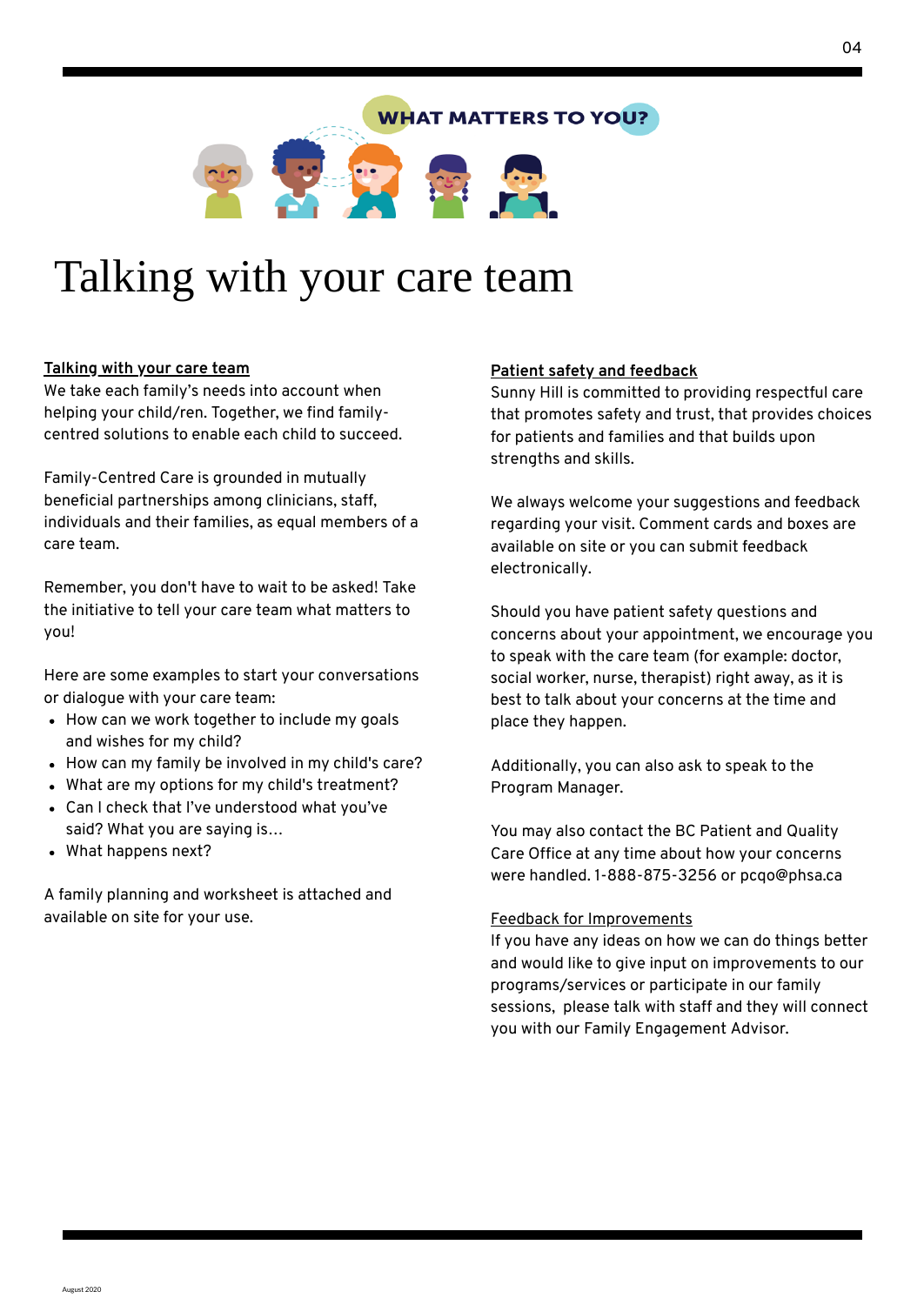# Frequently Asked Questions (FAQs)

#### **What if my child is sick before our appointment?**

If your child has an infectious disease such as chicken pox, measles, mumps or is MRSA positive (Methicillin-resistant Staphylococcus aureus), please contact the person on your appointment letter, up to three weeks in advance of your appointment. There is screening for Covid-19 at all patient entrances.

#### **If my child takes medication, what should I do on the day of my appointment?**

Please take a regular dose(s) of medication on the day of your visit.

#### **Where can I get something to eat or drink during my visit?**

On site, complimentary coffee, tea & water are always available in the Family Gathering Space. At the BC Children's campus, you can purchase coffee and snacks at Starbucks, Second Cup, and Tim Hortons. Currently, Bean Around the World and the Cafeteria in the Shaughnessy Building are closed to families due to COVID-19. There are also vending machines on campus. There are a few restaurants located a short walking distance/drive from Sunny Hill. Check the kiosk in the lobby for information.

#### I'm going to be at Sunny Hill all day. Is there somewhere for me to eat and keep my food?

You are welcome to bring your own food and snacks during your visit. The Family Gathering Space has a fridge available for day use, as well as a toaster oven, microwave oven, and dining area.

#### **Where can I wait or take a break during my child's appointment?**

During your child's appointment, there are many waiting areas for your use. The Family Gathering Space has two lounges and a dining area, as well as a child play space. It also provides access to the outdoor garden, which has a relaxation area with seating. There are other seating areas both indoors and outdoors around the BC Children's Hospital campus. Please check the kiosk in the lobby for more information. You may also visit: http://www.bcchildrens.ca/our-services/your-visit/during-your-visit#Food--&--shops

#### **What should my child wear or bring to the appointment?**

Please dress your child in comfortable clothes and running shoes for the appointment. Depending on the length of your visit you may want to bring snacks and water. Bring other reports from teachers, doctors as requested.

#### **Is there Wi-Fi? or a computer that I can use?**

Free Wi-Fi is available throughout Sunny Hill for family use, instructions are available on site. Please bring your own charger cords for your phones/tablets etc. In the Family Support and Resource Centre located in the Ambulatory Care building: second floor in area 11, families can use the computer and printer as well as access family resource material.

#### **What types of things are available for my child and me to do between our appointments?**

Inside the Family Gathering Space there is a play area and Wii for family use. The Family Support Resource Centre provides a place to access resources while waiting; the Resource Centre is located in the Ambulatory building in area 11. You can also visit: http://www.bcchildrens.ca/our-services/your-visit/during-your-visit#Food--&--shops

#### I'm arriving by public transit. Which is the best way to get to Sunny Hill by bus or skytrain?

Sunny Hill is accessible by bus # 17 (on Oak St) and bus #25 (on King Edward Ave), and the Canada Line Skytrain (King Edward station). Walk to Entrance #5 off Oak Street.

#### **Where can I park at Sunny Hill?**

Parking is available at BC Children's, daily rates apply. Please note during Covid-19 all parking on campus is free. Valet parking is available at Entrance #11 (and #55) for free (Mon-Fri 8am to 4pm). However, daily rates still apply (once they are re-instituted). There are 4 disabled spaces in front of our entrance and more at other hospital entrances. You can unload your items at our front entrance #5 before you park your car. If you have a SPARK pass you can park in residential areas for 3 hours, without a residential parking permit (https:// vancouver.ca/streets-transportation/accessible-parking.aspx)

#### **We are travelling to Sunny Hill and need to stay overnight, where can we stay?**

The BC Family Residence Program provides accommodations for any eligible out-of-town BC family with a child who has a scheduled appointment at BC Children's Hospital/Sunny Hill at no cost. Call: 1-866-496-6946

#### **Whom do I contact if I have questions before our visit?**

If you have further questions, please contact the person listed on your appointment letter prior to arriving.

#### **How do I find my way around BC Children's?**

Please check the info kiosk located in each lobby or visit http://www.bcchildrens.ca/our-services/your-visit/during-your-visit#Food--&-shops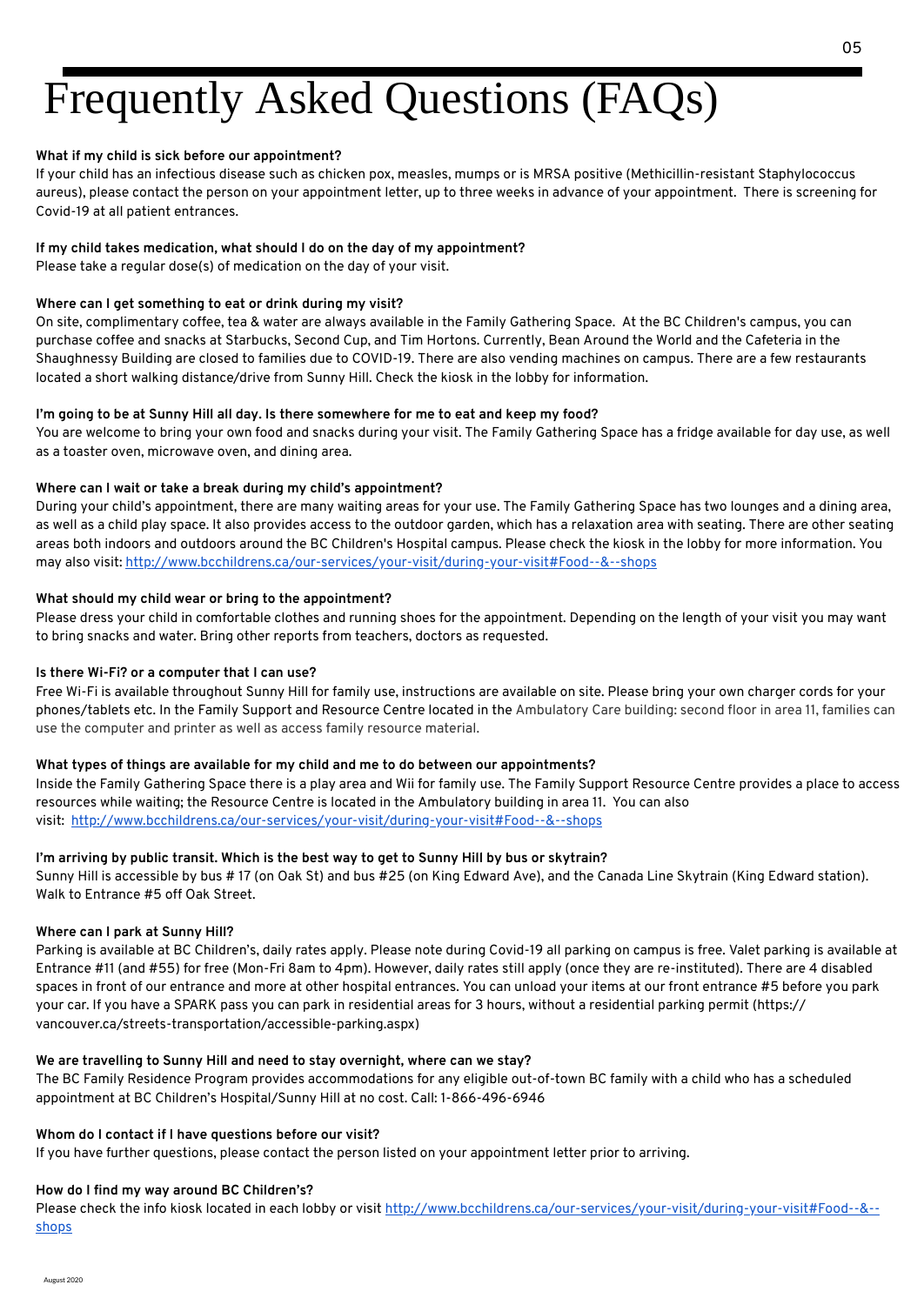### Worksheet for Families

For your planning and for use during meetings/appointments

We encourage and invite you to take some time before each appointment to reflect on what is important to you and to share information and questions with your Sunny Hill care team.

Start here by writing down your questions and sharing your child's strengths and goals. Bring this with you to your meeting.

Privacy Statement: This worksheet is voluntary and for your use. It is not intended to substitute decisions made between a family and care team. Please keep this document private as it may contain personal health information.

#### **Planning:**

My questions for my child's care team:

I want the care team to know the following about my child:

What matters to me and my child during an appointment (treatment) is:

| My child's:     | Strengths             | Goals | Support needed Yes/No |
|-----------------|-----------------------|-------|-----------------------|
| Personality     | --------------------- |       |                       |
| <b>Skills</b>   |                       |       |                       |
| Social          |                       |       |                       |
| Communication   |                       |       |                       |
| Other interests |                       |       |                       |